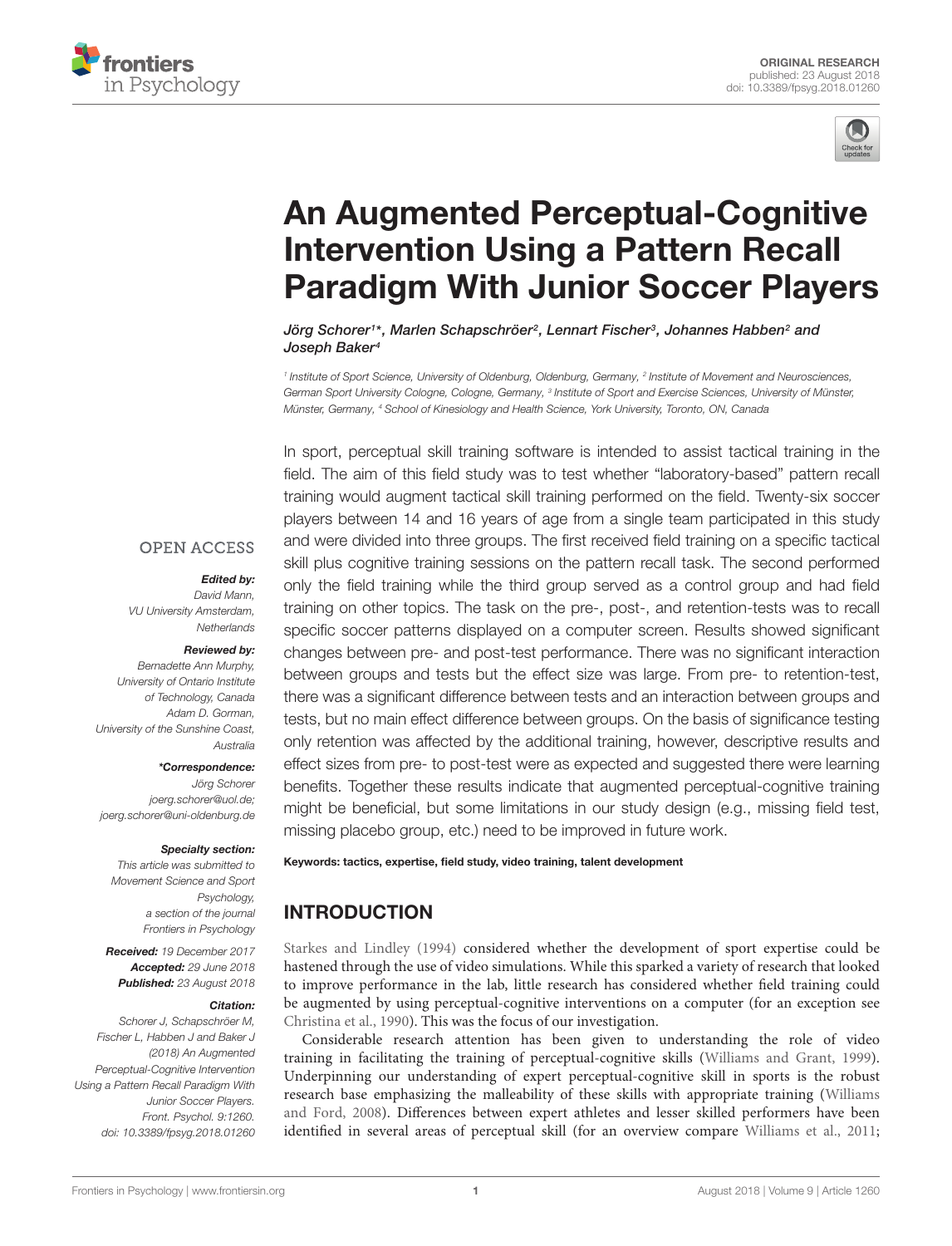[Williams and Abernethy,](#page-5-4) [2012\)](#page-5-4). Several studies have shown that skills like decision making [\(Put et al.,](#page-5-5) [2013\)](#page-5-5) and anticipation [\(Murgia et al.,](#page-4-1) [2014\)](#page-4-1) can be trained.

Perhaps most relevant for the current investigation, one of the most consistently noted skills has been the ability to recall patterns of domain specific information (cf. [Williams](#page-5-4) [and Abernethy,](#page-5-4) [2012\)](#page-5-4). For example, in team-based interactive sports, experts have been shown to have superior recall of the offensive and defensive structure in their sport than lesser skilled performers [\(Farrow and Abernethy,](#page-4-2) [2015\)](#page-4-2). Further, experts' recall performance is only superior in domain specific structured tasks (e.g., [Abernethy et al.,](#page-4-3) [1994;](#page-4-3) [Williams et al.,](#page-5-6) [2004\)](#page-5-6). This might be explained by the experts' development of a detailed sportspecific memory of situations and strategies that they experienced during their practice and training (cf. [Farrow,](#page-4-4) [2011\)](#page-4-4). Based on a theoretical foundation from early studies of chess by [de](#page-4-5) [Groot](#page-4-5) [\(1965\)](#page-4-5) as well as [Chase and Simon](#page-4-6) [\(1973\)](#page-4-6) and [Simon and](#page-5-7) [Chase](#page-5-7) [\(1973\)](#page-5-7), expertise differences in pattern recall have been demonstrated in several sports like American football [\(Garland](#page-4-7) [and Barry,](#page-4-7) [1991\)](#page-4-7), basketball [\(Gorman et al.,](#page-4-8) [2012,](#page-4-8) [2013\)](#page-4-9), field hockey [\(Starkes,](#page-5-8) [1987\)](#page-5-8), soccer [\(Williams et al.,](#page-5-9) [1993;](#page-5-9) [Williams and](#page-5-10) [Davids,](#page-5-10) [1995;](#page-5-10) [Ward and Williams,](#page-5-11) [2003\)](#page-5-11), snooker [\(Abernethy](#page-4-3) [et al.,](#page-4-3) [1994\)](#page-4-3), and volleyball [\(Borgeaud and Abernethy,](#page-4-10) [1987\)](#page-4-10). Moreover, the transferability of pattern recall skill has been demonstrated in sports with similar patterns of defense or offense [\(Smeeton et al.,](#page-5-12) [2004;](#page-5-12) [Abernethy et al.,](#page-4-11) [2005\)](#page-4-11). Researchers have also investigated anticipatory perception in pattern recall tasks, suggesting experts apply an anticipatory encoding of information when solving pattern recall tasks [\(Gorman et al.,](#page-4-8) [2012,](#page-4-8) [2013;](#page-4-9) [van](#page-5-13) [Maarseveen et al.,](#page-5-13) [2015\)](#page-5-13) and that this effect also occurs when a series of patterns is used that is shown right before and right after the target image [\(Gorman et al.,](#page-4-12) [2017\)](#page-4-12).

Despite the consistency of these findings, we know very little about how these skills are trained [\(Williams and Grant,](#page-5-1) [1999;](#page-5-1) [Schorer et al.,](#page-5-14) [2015\)](#page-5-14). Previous studies of perceptual training in sport have focused on the influence of different forms of instruction [\(Smeeton et al.,](#page-5-15) [2005;](#page-5-15) [Abernethy et al.,](#page-4-13) [2012\)](#page-4-13) or feedback [\(Memmert et al.,](#page-4-14) [2009;](#page-4-14) [Schorer et al.,](#page-5-16) [2010\)](#page-5-16), as well as transfer from the laboratory to field settings [\(Scott et al.,](#page-5-17) [1998;](#page-5-17) [Williams et al.,](#page-5-18) [2003;](#page-5-18) [van Maarseveen et al.,](#page-5-19) [2016\)](#page-5-19) or from virtual realities to reality [\(Tirp et al.,](#page-5-20) [2015\)](#page-5-20).

While these studies provide insight into the conditions of perceptual training in the laboratory, they have not evaluated whether perceptual training is useful as an adjunct to normal field training (for exceptions see [Christina et al.,](#page-4-0) [1990;](#page-4-0) [Singer](#page-5-21) [et al.,](#page-5-21) [1994;](#page-5-21) [Abernethy et al.,](#page-4-15) [1999;](#page-4-15) [Williams et al.,](#page-5-22) [2002;](#page-5-22) [Gorman](#page-4-16) [and Farrow,](#page-4-16) [2009\)](#page-4-16). The aim of this study was to determine whether additional pattern recall training off the field is beneficial in combination with "normal" field training for the acquisition and retention of pattern recall skill. Our first hypothesis was that there should be a greater improvement for groups with augmented cognitive training in comparison to only field training and a control group. In our second hypothesis, we assumed the augmented training group would show better retention over time than the other groups. Retention tests are especially important in field studies to demonstrate the efficacy and long-term effects in learning studies [\(Williams and Grant,](#page-5-1) [1999;](#page-5-1) [Schorer et al.,](#page-5-14) [2015\)](#page-5-14).

### MATERIALS AND METHODS

### **Participants**

Twenty-six youth team male soccer players (mean age = 15.56 years,  $s = 0.93$ ) participated voluntarily in this study. All played on a single team, in the second highest regional league for their age. All participants were randomly allocated to three different groups, which are described in more detail later. All reported normal or corrected-to-normal vision. Because the players were under age, their parents and the participants provided written informed consent before this study. The study was conducted in accordance with the revised ethical declaration of Helsinki.

### Stimuli

For the task, animations presenting different soccer game situations were developed by two experienced coaches (cf. **[Figure 1](#page-2-0)**). While a higher level of fidelity would have been reached by using real videos, they also raise methodological concerns. For example, in real videos the exact position of the presented player is not clear, because the position could be either his or her feet or the stomach or any other defined body part. On tactical boards such as the ones used here, the  $x$ - and  $y$ -axis position is clearly defined and therefore easy to measure. Moreover, this type of tactical display is very commonly used by coaches. The colored animations were compiled by the program Easy Animations 3.0 and included small yellow and red icons representing the soccer players. The experiment was programmed using Experiment Builder (SR Research) and the animations were presented from an aerial perspective showing one half of a soccer pitch. When the animations begin, the offenders leave the beginning player formation and start moving on the pitch, passing the ball to different players. The defenders shift their positions depending on, and adapting to, the attackers' movements. The animations showed structured attacking situations with the defending team reacting by using typical structured back four defenses. Each scene contained five outfield players per team. The animated scenes had a length of 5 s with the last frame "frozen" for another 5 s followed by a black screen for 2 s. After each animation, a screen presenting the figures and the pitch appeared, which the participants used to position their recalled players. Participants used their forefinger to place the recalled players on the touchscreen (AcerZ5610).

### Procedure

#### Pre-test, Post-test, and Retention-Test

In each test, participants saw 10 evolving tactical animations as described above on a 23-inch touchscreen (Acer Z5610). The participant's task was to replicate the player formation of the last still image of the presented video as precisely as possible. Using their forefinger as the cursor, participants were able to move the various player figures around the pitch. The time between pre- and post-test was 4 weeks with training twice a week. The retention-test was conducted 2 weeks after the post-test.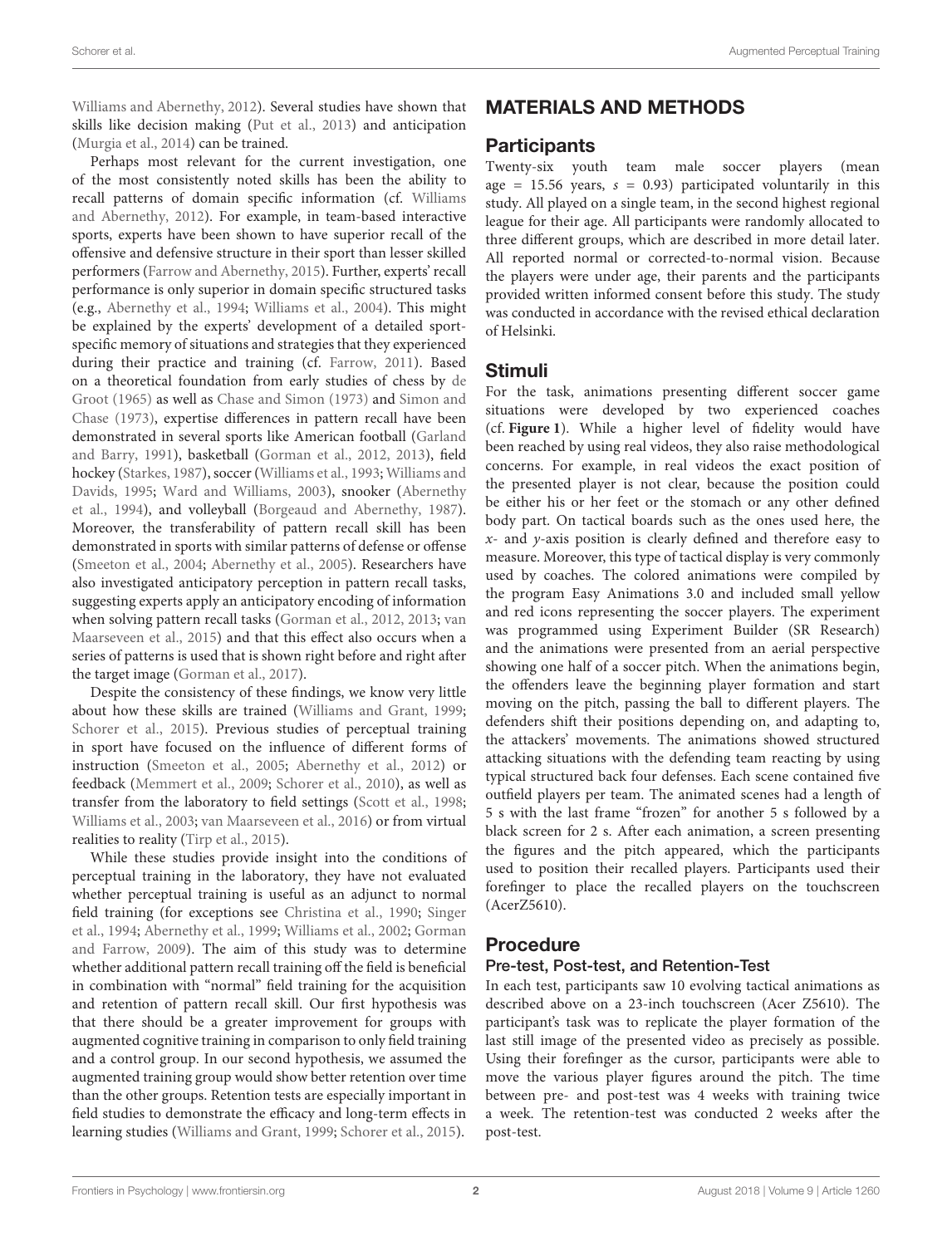

<span id="page-2-0"></span>Field Training

This study was implemented during the normal training of a youth team. Field training consisted of normal elements of training including warm-up, technical drills, and playing football games. During the tactical training all players received instructions by a coach who was unaware of which player was in which group for the training study. The topic of the tactical training on the field was the same as in the stimuli presented in the animations (i.e., the back four defense). Field training was conducted twice per week for 4 weeks and lasted approximately 90 min.

#### Perceptual-Cognitive Training

Perceptual-cognitive training was also conducted twice a week for 4 weeks. Participants in this group performed training once before and once after the normal field training sessions per week. The task was the same as in the tests with the addition that, after recalling the positions of the players, participants received immediate feedback. Feedback was provided by yellow and red circles indicating the real position of the players in comparison to the recalled positions. Each training session lasted approximately 30 min and in each session, 14 out of 28 situations were randomly selected by the computer and presented in random order for each session and each participant. The scenes used in training were different from the test scenes.

#### Training Groups

In our study, three different groups participated:

(1) Cognitive and field training group ( $n = 10$ ). The cognitive and field training groups participated in both forms of training described above.

- (2) Field training group ( $n = 10$ ). This group participated only in the field training.
- (3) Control group ( $n = 6$ ). The control group did not receive any training on this specific tactical situation, however, they participated in different forms of field training.

### Statistical Analyses and Dependent **Measures**

All data were analyzed using SPSS 22.0 and G-Power 3.10 [\(Faul](#page-4-17) [et al.,](#page-4-17) [2007\)](#page-4-17). For data analysis, the dependent variable was minimized root mean square error (RMSE). Because our task did not assign players to specific positions, we calculated all possible configurations of distances between real and recalled player positions and used minimal distance as the dependent variable. We then ran two hypothesis-driven analyses. First, a mixed-model factorial analyses of variance was done with test (pre- to post-test) as the repeated measure and group as the factorial measure. Second, we conducted the same analysis, but with the repeated measure from pre- to retention-tests. Prior to these analyses, we ran a baseline check. Alpha was set at 0.5 and effect sizes were calculated as f-values (cf. [Cohen,](#page-4-18) [1988\)](#page-4-18). Values of  $f = 0.10$  and above were interpreted as small, while values of 0.25 and above indicated a medium effect size and of 0.40 and larger indicated a large effect [\(Cohen,](#page-4-19) [1992\)](#page-4-19).

### **RESULTS**

In a first step, pre-test differences between groups were considered. This baseline check revealed no significant differences between groups,  $F_{(2,25)} = 1.53$ ,  $p = 0.24$ .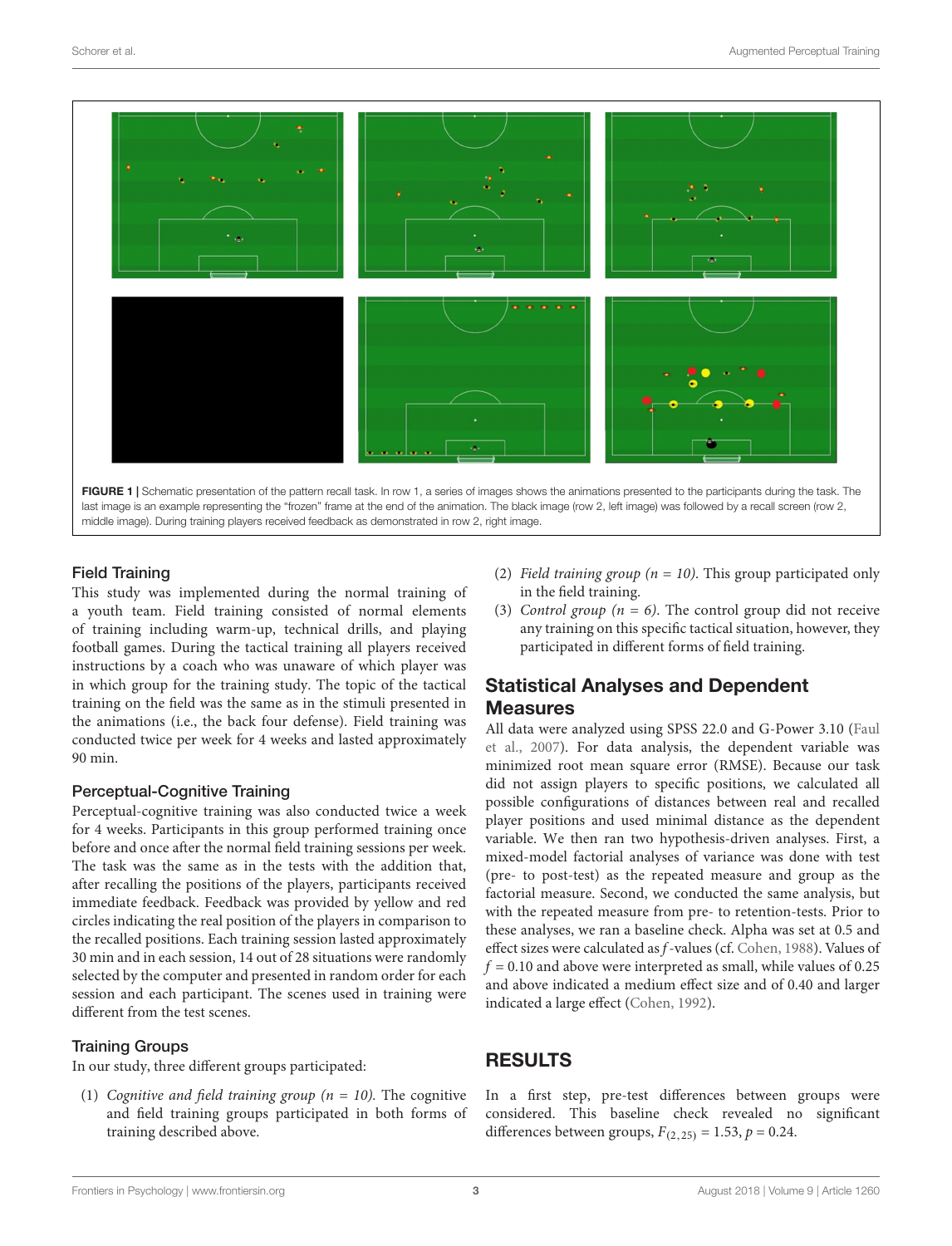

<span id="page-3-1"></span><span id="page-3-0"></span>TABLE 1 | Comparison of performances in pre-, post-, and retention-tests differentiated by groups (means and SDs in pixels).

| Pre-test      | Post-test     | <b>Retention-test</b> |  |
|---------------|---------------|-----------------------|--|
| 67.54 (10.11) | 57.73 (9.49)  | 54.14 (7.83)          |  |
| 62.57 (9.97)  | 59.07 (9.57)  | 59.52 (9.69)          |  |
| 59.17 (8.02)  | 56.37 (12.08) | 59.55 (12.21)         |  |
|               |               |                       |  |

Our first hypothesis proposed a significant interaction between groups and pre- and post-test performance. An analysis of variance with groups as the between subject factor and pre- and post-test as the repeated measure revealed no differences between groups,  $F_{(2,23)} = 0.55$ ,  $p = 0.59$ , but significant changes between tests,  $F_{(1,23)} = 11.03$ ,  $p < 0.01$ ,  $f = 0.68$ . Interestingly, the interaction of both factors was not significant,  $F_{(2,23)} = 2.07$ ,  $p = 0.15$ ,  $f = 0.42$ , but the effect size was large. As can be seen in **[Figure 2](#page-3-0)** and **[Table 1](#page-3-1)**, the cognitive and field training group improved the most followed by the field training group and the control group.

For our second hypothesis, we investigated changes from pre- to retention-test with the same analysis of variance approach. Again, no differences between groups were revealed,  $F_{(2,23)} = 0.91$ ,  $p = 0.91$ ; however, the repeated measure factor test,  $F_{(1,23)} = 6.20$ ,  $p = 0.02$ ,  $f = 0.51$ , and the interaction of both factors,  $F_{(2,23)} = 3.86$ ,  $p = 0.04$ ,  $f = 0.57$ , were significant. As can be seen in **[Figure 2](#page-3-0)** and **[Table 1](#page-3-1)**, the highest improvement was for the combined group.

### **DISCUSSION**

In our first hypothesis we assumed a greater improvement in the cognitive and field training group compared to both other groups. While we did not find the expected significant interaction, the descriptive results were in the anticipated direction and the effect size was large. Based on these results, the augmented cognitive training seemed to be beneficial for improving pattern recall skills containing tactical elements. Additionally, the results related to our second hypothesis revealed that it also enabled better retention. Moreover, the long term effect (from pre- to retentiontest) – as shown by the significant interaction – was larger than the short-term effect (from pre- to post-test;  $f = 0.42$  vs. 0.57). These results indicate that augmented perceptual-cognitive skill training is beneficial for learning in the long-term.

These findings support previous research emphasizing the potential of perceptual cognitive training interventions [\(Put et al.,](#page-5-5) [2013;](#page-5-5) [Murgia et al.,](#page-4-1) [2014\)](#page-4-1). However, much of the prior work in this area has been done with novel training paradigms that are disconnected from athletes' actual training environments (i.e., how the intervention interacts with an athlete's regular training is unknown). In the current study, we tested an intervention that ran in parallel with athletes' actual on-field training. This allowed us to determine the applicability of a perceptual cognitive intervention as an augmentation to regular training.

While these results provide some promising initial results, several limitations must be noted. First, future work is necessary to verify whether these laboratory results transfer to field performance. This is a consistent limitation of much of the research in this area (for exceptions see [Christina et al.,](#page-4-0) [1990;](#page-4-0) [Harle and Vickers,](#page-4-20) [2001\)](#page-4-20) and while we acknowledge the difficulty of field testing a pattern recall task, future studies should try to implement field tests. A second concern relates to the potential value of a placebo group. Although a placebo group offers a nice method of experimental control, in the current study we had to ensure that all athletes received the same training and dividing the team into yet another group was not feasible. A third concern relates to understanding the precise value of pattern recall to expert perception and anticipation. Looking at the role and mechanisms underpinning recognition of patterns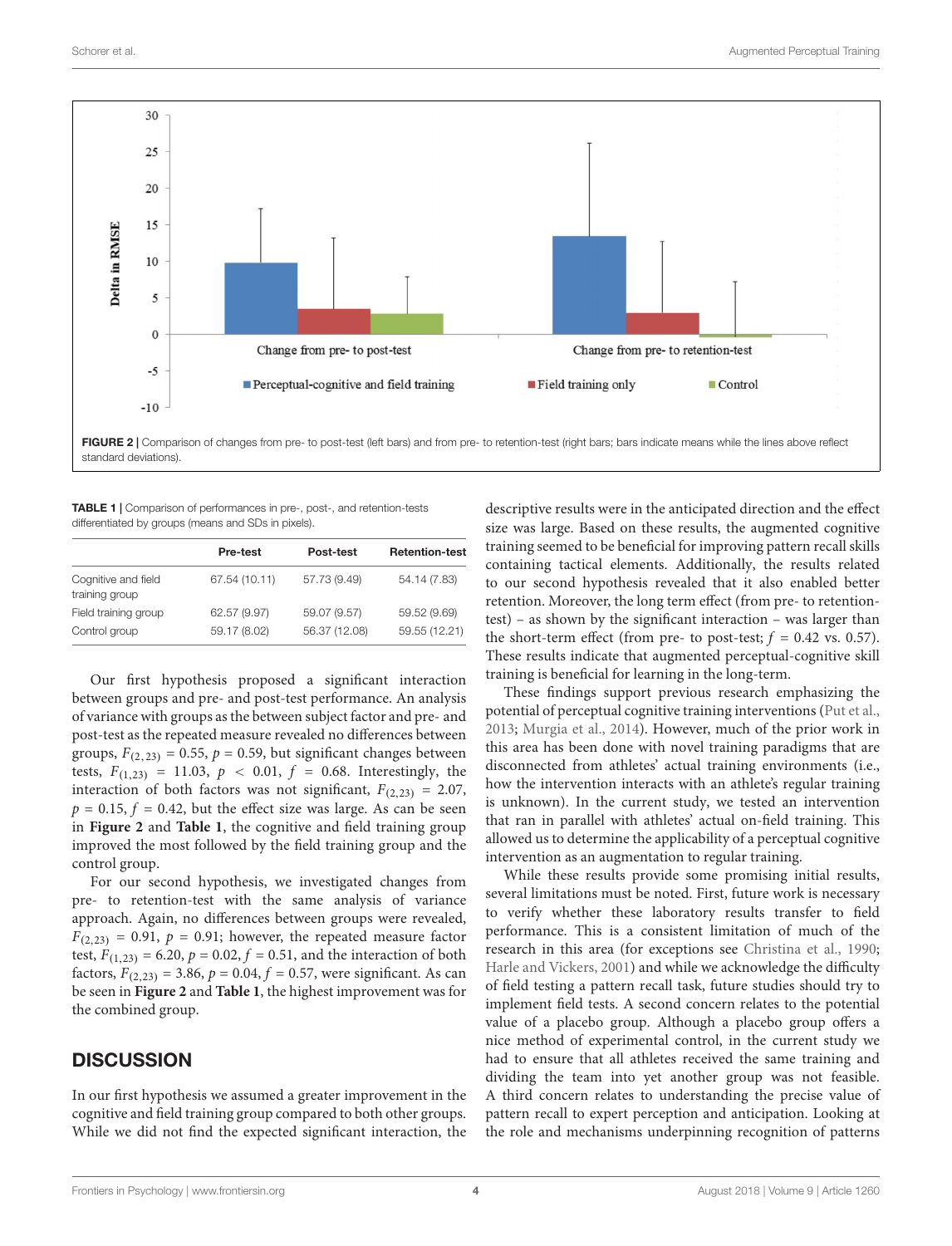and anticipation of experts, [North et al.](#page-5-23) [\(2011\)](#page-5-23) demonstrated that anticipation as well as recognition tasks stimulate complex memory structures and representations. Nevertheless, the activated memory representations during recognition tasks differ from the level of cognitive processing during anticipation tasks [\(North et al.,](#page-5-24) [2009,](#page-5-24) [2011\)](#page-5-23). Furthermore, [Gorman et al.](#page-4-21) [\(2015\)](#page-4-21) showed significant differences in visual search strategies in pattern recall and decision-making tasks, suggesting that solving these tasks requires the use of different underlying mechanisms. However, the role and mechanisms underpinning recall of patterns have not been clarified. On the surface, the role of being able to identify complex patterns of domain specific information for individual performance is not immediately clear. It is possible that it plays some role in search and retrieval of domain specific information that facilitates rapid decision-making and/or anticipation, however, further work is necessary to determine the precise role pattern recall plays in expert perceptual-cognitive performance.

This study highlights several areas for further work. First, our sample consisted of good, but not excellent youth players. Future work should examine whether these results apply to players with a higher level of skill and/or age. Second, an intriguing future area would be to test differences in the retention period. While our study had an unfilled retention phase, comparing either field-based or laboratory-based retention periods might provide helpful information for optimizing training plans. This study represents an important step in bridging the gap between

### **REFERENCES**

- <span id="page-4-11"></span>Abernethy, B., Baker, J., and Côté, J. (2005). Transfer of pattern recall skills may contribute to the development of sport expertise. Appl. Cogn. Psychol. 19, 705–718. [doi: 10.1002/acp.1102](https://doi.org/10.1002/acp.1102)
- <span id="page-4-3"></span>Abernethy, B., Neal, R. J., and Koning, P. (1994). Visual perceptual and cognitive differences between expert, intermediate, and novice snooker players. Appl. Cogn. Psychol. 8, 185–211. [doi: 10.1002/acp.2350080302](https://doi.org/10.1002/acp.2350080302)
- <span id="page-4-13"></span>Abernethy, B., Schorer, J., Jackson, R. C., and Hagemann, N. (2012). Perceptual training methods compared: the relative efficacy of different approaches to enhancing sport-specific anticipation. J. Exp. Psychol. Appl. 18, 143–153. [doi: 10.1037/a0028452](https://doi.org/10.1037/a0028452)
- <span id="page-4-15"></span>Abernethy, B., Wood, J. M., and Parks, S. (1999). Can the anticipatory skills of experts be learned by novices? Res. Q. Exerc. Sport 70, 313–318. [doi: 10.1080/](https://doi.org/10.1080/02701367.1999.10608050) [02701367.1999.10608050](https://doi.org/10.1080/02701367.1999.10608050)
- <span id="page-4-10"></span>Borgeaud, P., and Abernethy, B. (1987). Skilled perception in volleyball defense. J. Sport Psychol. 9, 400–406. [doi: 10.1123/jsp.9.4.400](https://doi.org/10.1123/jsp.9.4.400)
- <span id="page-4-6"></span>Chase, W. G., and Simon, H. A. (1973). Perception in chess. Cogn. Psychol. 4, 55–81. [doi: 10.1016/0010-0285\(73\)90004-2](https://doi.org/10.1016/0010-0285(73)90004-2)
- <span id="page-4-0"></span>Christina, R. W., Barresi, J. V., and Shaffner, P. (1990). The development of response selection accuracy in a football linebacker using video training. Sport Psychol. 4, 11–17. [doi: 10.1123/tsp.4.1.11](https://doi.org/10.1123/tsp.4.1.11)
- <span id="page-4-18"></span>Cohen, J. (1988). Statistical Power Analysis for the Behavioral Sciences, 2nd Edn. Hillsdale, NJ: Lawrence Erlbaum Associates.
- <span id="page-4-19"></span>Cohen, J. (1992). A power primer. Psychol. Bull. 112, 155–159. [doi: 10.1037/0033-](https://doi.org/10.1037/0033-2909.112.1.155) [2909.112.1.155](https://doi.org/10.1037/0033-2909.112.1.155)
- <span id="page-4-5"></span>de Groot, A. D. (1965). Thought and Choice in Chess. Amsterdam: Noord-Hollandsche Uitgeversmaatschappij.
- <span id="page-4-4"></span>Farrow, D. (2011). Reading the play in team sports: yes it's trainable! Sports Coach. 27:3.
- <span id="page-4-2"></span>Farrow, D., and Abernethy, B. (2015). "Expert anticipation and pattern perception," in The Routledge Handbook of Sport Expertise, eds J. Baker and D. Farrow (London: Routledge), 9–21.

laboratory-based perceptual learning studies and applied onfield training of athletes. Clearly more steps are necessary; however, continued research in this area would clarify the value of augmented video training for skill acquisition and expertise development.

## ETHICS STATEMENT

We do not have an approval from an ethical committee, because the study was conducted as a master thesis and no approval was needed at the time of conduction.

# AUTHOR CONTRIBUTIONS

JS and JH designed the study. LF programmed the test. JH collected the data. JS and JB drafted the first version of this manuscript. JS, LF, MS, and JB revised and discussed all versions of this manuscript. All authors agreed on this latest version of the manuscript.

### ACKNOWLEDGMENTS

We would like to acknowledge the soccer players who were willing to participate in this study.

- <span id="page-4-17"></span>Faul, F., Erdfelder, E., Lang, A.-G., and Buchner, A. (2007). G∗Power 3: a flexible statistical power analysis program for the social, behavioral, and biomedical sciences. Behav. Res. Methods 39, 175–191. [doi: 10.3758/BF031](https://doi.org/10.3758/BF03193146) [93146](https://doi.org/10.3758/BF03193146)
- <span id="page-4-7"></span>Garland, D., and Barry, J. (1991). Effects of interpolated processing on experts' recall of schematic information. Curr. Psychol. 10, 273–280. [doi: 10.1007/](https://doi.org/10.1007/BF02686899) [BF02686899](https://doi.org/10.1007/BF02686899)
- <span id="page-4-8"></span>Gorman, A. D., Abernethy, B., and Farrow, D. (2012). Classical pattern recall test and the prospective nature of expert performance. Q. J. Exp. Psychol. 65, 1151–1160. [doi: 10.1080/17470218.2011.644306](https://doi.org/10.1080/17470218.2011.644306)
- <span id="page-4-9"></span>Gorman, A. D., Abernethy, B., and Farrow, D. (2013). The expert advantage in dynamic pattern recall persists across both attended and unattended display elements. Attent. Percept. Psychophys. 75, 835–844. [doi: 10.3758/s13414-013-](https://doi.org/10.3758/s13414-013-0423-3) [0423-3](https://doi.org/10.3758/s13414-013-0423-3)
- <span id="page-4-21"></span>Gorman, A. D., Abernethy, B., and Farrow, D. (2015). Evidence of different underlying processes in pattern recall and decision-making. Q. J. Exp. Psychol. 68, 1813–1831. [doi: 10.1080/17470218.2014.992797](https://doi.org/10.1080/17470218.2014.992797)
- <span id="page-4-12"></span>Gorman, A. D., Abernethy, B., and Farrow, D. (2017). Reduced attentional focus and the influence on expert anticipatory perception. Attent. Percept. Psychophys. 80, 166–176. [doi: 10.3758/s13414-017-1429-z](https://doi.org/10.3758/s13414-017-1429-z)
- <span id="page-4-16"></span>Gorman, A. D., and Farrow, D. (2009). Perceptual training using explicit and implicit instructional techniques: does it benefit skilled performers? Int. J. Sports Sci. Coach. 4, 193–208. [doi: 10.1260/174795409788549526](https://doi.org/10.1260/174795409788549526)
- <span id="page-4-20"></span>Harle, S. K., and Vickers, J. N. (2001). Training quiet eye improves accuracy in the basketball free throw. Sport Psychol. 15, 289–305. [doi: 10.1016/bs.pbr.2017.06.](https://doi.org/10.1016/bs.pbr.2017.06.011) [011](https://doi.org/10.1016/bs.pbr.2017.06.011)
- <span id="page-4-14"></span>Memmert, D., Hagemann, N., Althoetmar, R., Geppert, S., and Seiler, D. (2009). Conditions of practice in perceptual skill learning. Res. Q. Exerc. Sport 80, 32–43. [doi: 10.5641/027013609X13087704027517](https://doi.org/10.5641/027013609X13087704027517)
- <span id="page-4-1"></span>Murgia, M., Sors, F., Muroni, A. F., Santoro, I., Prpic, V., Galmonte, A., et al. (2014). Using perceptual home-training to improve anticipation skills of soccer goalkeepers. Psychol. Sport Exerc. 15, 642–648. [doi: 10.1016/j.psychsport.2014.](https://doi.org/10.1016/j.psychsport.2014.07.009) [07.009](https://doi.org/10.1016/j.psychsport.2014.07.009)